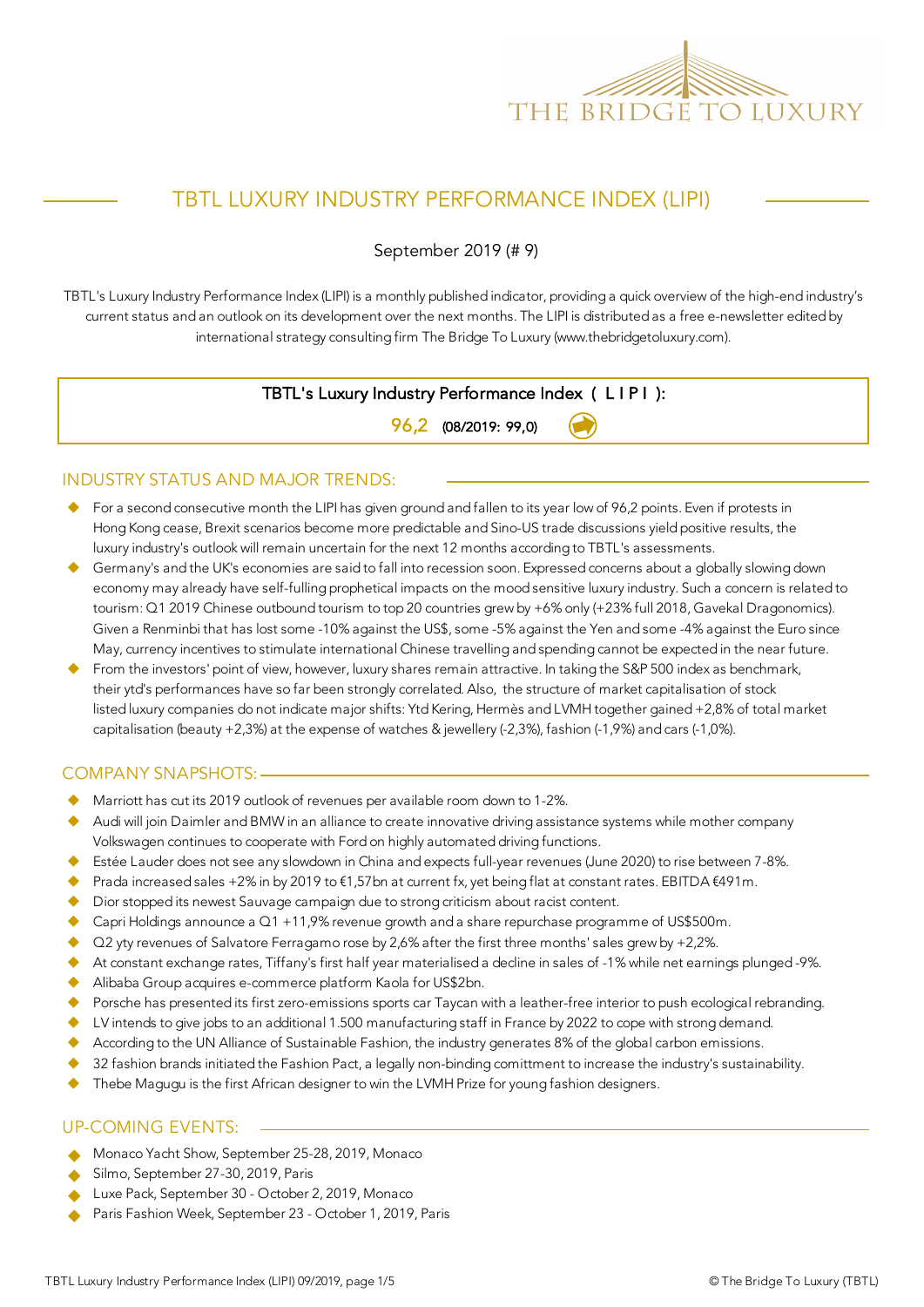

(A) Development share prices in the luxury industry (in %)

| Company                | <b>MoM</b> | YoY      | $5Y$ -o- $5Y$ | <b>CAGR 5Y</b> | Category             |
|------------------------|------------|----------|---------------|----------------|----------------------|
| Hermès                 | $-2,5%$    | 10,9%    | 137,2%        | 18,9%          | Luxury group         |
| Kering                 | $-6,2%$    | $-5,9%$  | 193,8%        | 24,1%          | Luxury group         |
| <b>LVMH</b>            | $-3,4%$    | 20,1%    | 204,5%        | 24,9%          | Luxury group         |
| Chow Tai Fook          | $-7,6%$    | $-8,8%$  | $-27,7%$      | $-6,3%$        | Watches & Jewelry    |
| Citychamp              | 6,7%       | 1,8%     | 77,6%         | 12,2%          | Watches & Jewelry    |
| Hengdeli               | $-4,8%$    | 25,0%    | $-55,6%$      | $-15,0%$       | Watches & Jewelry    |
| Lao Feng Xiang         | 18,6%      | 58,4%    | 93,4%         | 14,1%          | Watches & Jewelry    |
| Movado                 | $-18,3%$   | $-49,5%$ | $-42,0%$      | $-10,3%$       | Watches & Jewelry    |
| Richemont              | $-10,1%$   | $-10,4%$ | $-12,3%$      | $-2,6%$        | Watches & Jewelry    |
| Swatch Group           | $-7,5%$    | $-35,2%$ | $-46,1%$      | $-11,6%$       | Watches & Jewelry    |
| Tiffany                | $-9,6%$    | $-30,8%$ | $-15,9%$      | $-3,4%$        | Watches & Jewelry    |
| Hugo Boss              | $-11,3%$   | $-26,4%$ | $-52,5%$      | $-13,8%$       | Fashion              |
| Burberry               | $-4,2%$    | $-3,2%$  | 52,3%         | 8,8%           | Fashion              |
| Brunello Cucinelli     | $-1,4%$    | $-25,6%$ | 48,6%         | 8,2%           | Fashion              |
| Ferragamo              | $-8,5%$    | $-15,3%$ | $-22,4%$      | $-4,9%$        | Fashion              |
| Capri (Michael Kors)   | $-25,9%$   | $-63,7%$ | $-67,1%$      | $-19,9%$       | Fashion              |
| Ralph Lauren           | $-15,2%$   | $-33,5%$ | $-47,8%$      | $-12,2%$       | Fashion              |
| Moncler                | $-8,3%$    | $-12,5%$ | 185,8%        | 23,4%          | Fashion              |
| Mulberry               | 11,9%      | $-27,5%$ | $-60,2%$      | $-16,8%$       | Fashion              |
| Prada                  | $-9,3%$    | $-37,9%$ | $-60,0%$      | $-16,7%$       | Fashion              |
| Tapestry (Coach)       | $-33,2%$   | $-59,3%$ | $-43,9%$      | $-10,9%$       | Fashion              |
| Tod's                  | 3,3%       | $-22,2%$ | $-44,8%$      | $-11,2%$       | Fashion              |
| Estée Lauder           | 7,5%       | 41,3%    | 157,7%        | 20,8%          | Skin care            |
| Shiseido               | 8,0%       | 11,1%    | 352,6%        | 35,3%          | Skin care            |
| <b>BMW</b>             | $-9,0%$    | $-27,1%$ | $-31,4%$      | $-7,3%$        | Cars                 |
| Ferrari                | $-1,7%$    | 27,1%    | $ -$          | $\overline{a}$ | Cars                 |
| Aston Martin           | $-3,5%$    | $ -$     | $ -$          | $ -$           | Cars                 |
| Porsche                | $-4,4%$    | 4,7%     | $-17,6%$      | $-3,8%$        | Cars                 |
| Marriott               | $-9,3%$    | $-0,3%$  | 81,6%         | 12,7%          | Travel               |
| Norweg. Cruises        | 2,6%       | $-5,3%$  | 52,4%         | 8,8%           | Travel               |
| Luxottica              | 9,5%       | 8,0%     | 66,3%         | 10,7%          | Eyewear              |
| Safilo                 | 12,2%      | $-55,0%$ | $-89,9%$      | $-36,7%$       | Eyewear              |
| Sotheby's              | $-3,3%$    | 20,3%    | 41,5%         | 7,2%           | Auctions             |
| S&P Global Luxury Ind. | $-4,2%$    | $-8,2%$  | 15,9%         | 3,0%           | Index (80 companies) |

Sources: Reuters (monthly average), S&P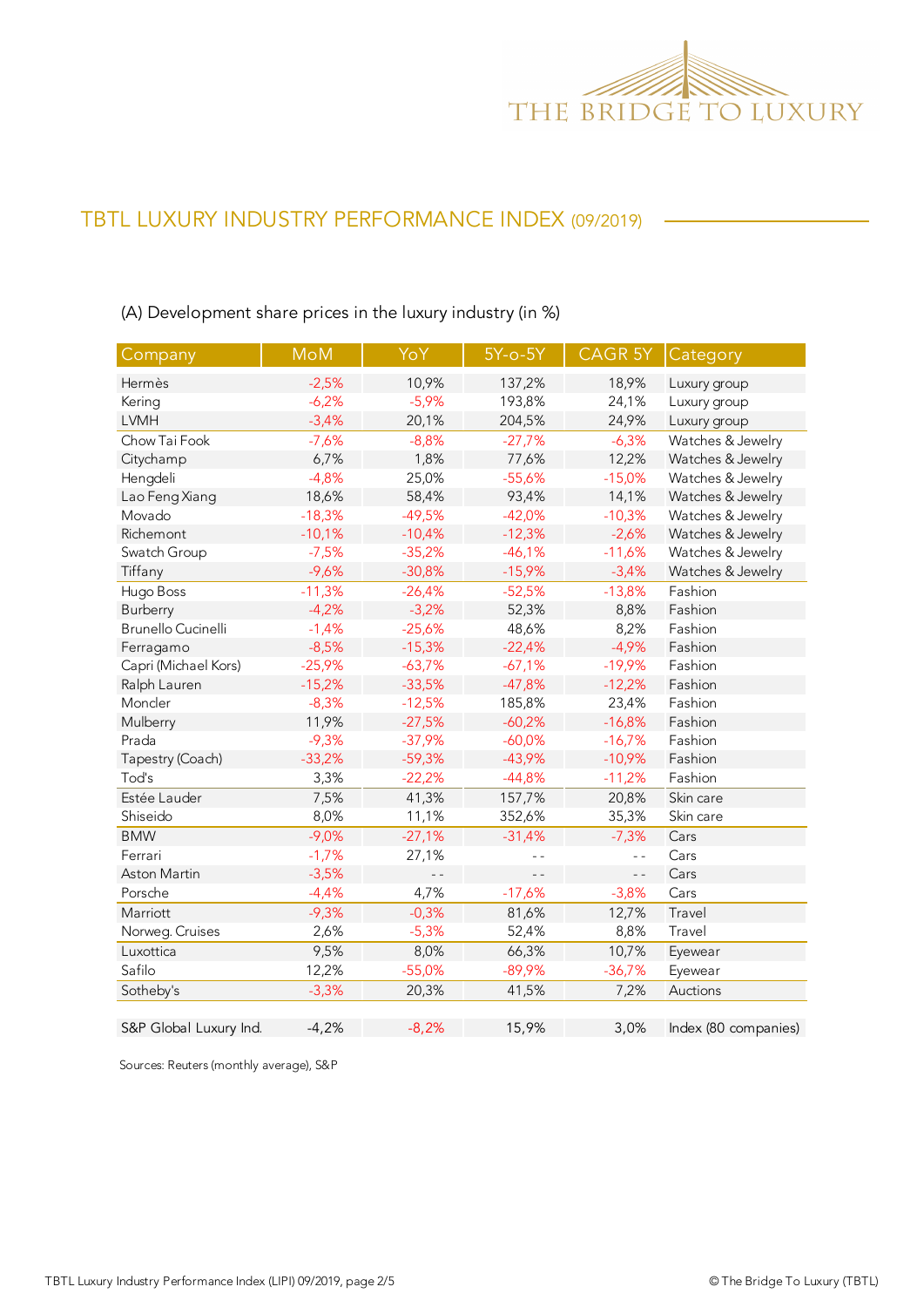

#### (B) Development selective industry indexes

#### (B1) Luxury cars: Quarterly growth rates (units sold in %) Q2 2019

| Company            | roll. $4Qs$ | $5Y$ -o- $5Y$ | <b>CAGR 5Y</b> |
|--------------------|-------------|---------------|----------------|
| Mercedes-Benz Cars | $-0.3%$     | 30,7%         | 5,5%           |
| <b>BMW</b>         | 1,5%        | 15,9%         | 3,0%           |
| Rolls-Royce        | 36,2%       | 14,2%         | 2,7%           |
| Audi               | $-7,8%$     | 1,7%          | 0,3%           |
| Bentley            | 5,6%        | $-0.9%$       | $-0,2%$        |
| Lamborghini        | 96,9%       | 129,4%        | 18,1%          |
| Porsche            | 3,4%        | 22,8%         | 4,2%           |
| Bugatti            | $-1,2%$     | 68,1%         | 10,9%          |
| Ferrari            | 14,9%       | 35,3%         | 6,2%           |
| All                | $-1,8%$     | 16,3%         | 3,1%           |

Source: company reports and press releases

#### (B2) Swiss watch exports growth rates (value in %)

| <b>Price Category</b>           | roll. 12 M | $5Y$ -o- $5Y$ | <b>CAGR 5Y</b> |
|---------------------------------|------------|---------------|----------------|
| Export value 0-200 CHF/unit     | $-14,1%$   | $-33,3%$      | $-7.8%$        |
| Export value 201-500 CHF/unit   | $-6.9\%$   | $-17,0%$      | $-3.7%$        |
| Export value 501-3.000 CHF/unit | $-3.2%$    | 3.2%          | 0,6%           |
| Export value > 3.000 CHF/unit   | 5,5%       | $-0.7%$       | $-0.1%$        |
| A                               | 1.7%       | $-3.1\%$      | $-0.6%$        |

Source: Swiss Watch Federation

#### (B3) Current production of superyachts

| number of superyachts |  | 6L |
|-----------------------|--|----|

Source: Global Order Book, 2019, Boat International Media

#### (B4) Precious metals and diamonds (growth in %)

| Metal    | MoM     | YoY     | 5 Years  | <b>CAGR 5Y</b> |
|----------|---------|---------|----------|----------------|
| Gold     | 6.7%    | 26.5%   | 12.0%    | 2,3%           |
| Silver   | 11,6%   | 26,0%   | $-12.6%$ | $-2.6%$        |
| Diamonds | $-0.3%$ | $-3.3%$ | $-11.2%$ | $-2.4%$        |

Sources: Macrotrends (monthly quotes); IDEX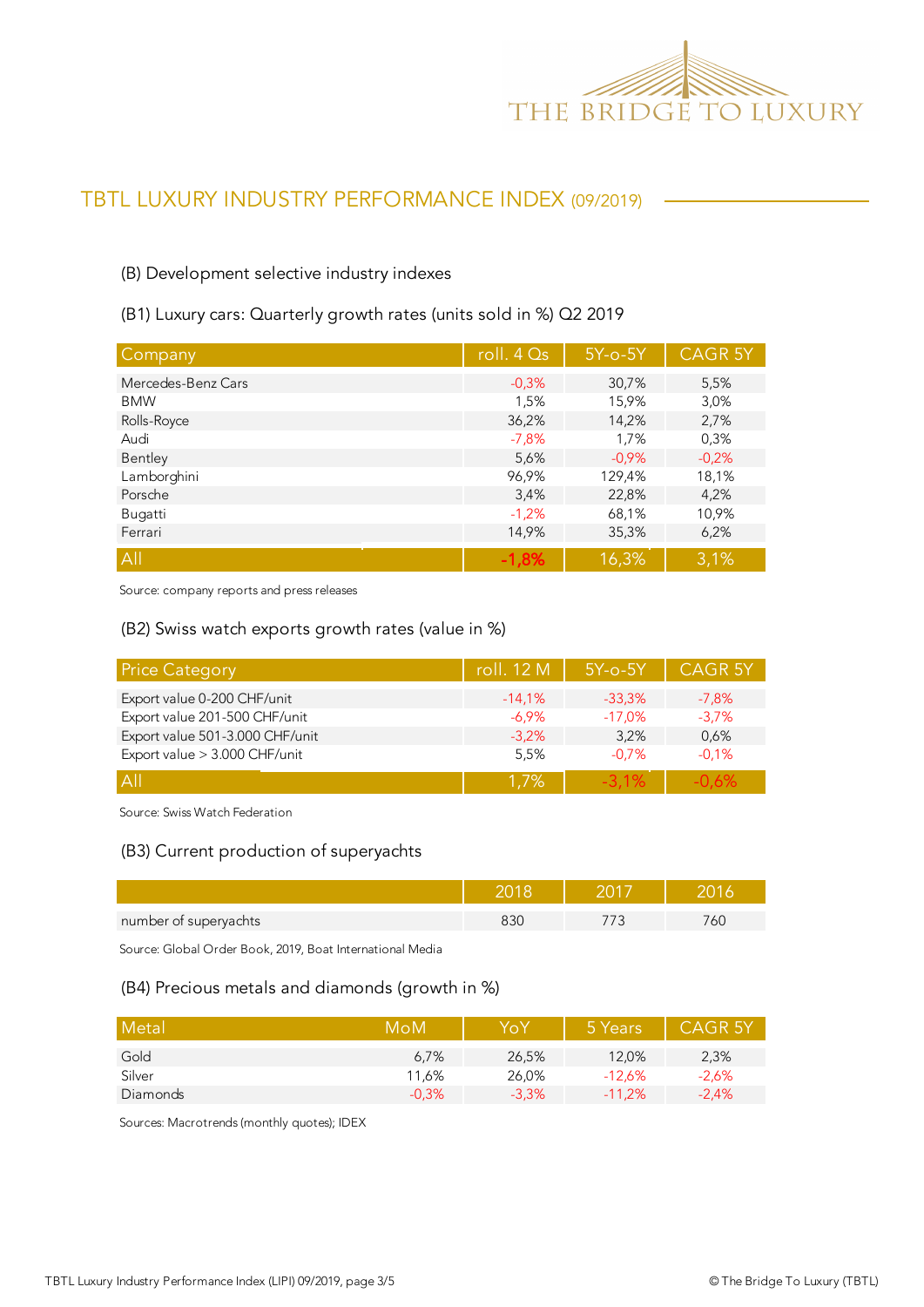

#### (B5) Fine wines

|            |     | $5Y-0-5Y$ | CAGR 5Y |
|------------|-----|-----------|---------|
| Fine wines | .6% | 34,9%     | 5,2%    |
|            |     |           |         |

Source: Li-ex 500 wine index (per previous month)

### (C) GDP annual growth rate (in %)

| Country                                                                            | 2016    | 2017 | 2018 | 2019E | 2024E |
|------------------------------------------------------------------------------------|---------|------|------|-------|-------|
| <b>USA</b>                                                                         | 1,7%    | 2,4% | 2,2% | 1,8%  | 1,6%  |
| $\frac{1}{\sqrt{2}}$<br>Brazil                                                     | $-3,3%$ | 1,1% | 1,1% | 2,1%  | 2,2%  |
| $\bullet$<br>Japan                                                                 | 0,6%    | 1,9% | 0,8% | 1,0%  | 0,5%  |
| China                                                                              | 6,7%    | 6,9% | 6,6% | 6,3%  | 5,5%  |
| Hong Kong<br>$\mathcal{P}^{\mathcal{S}^{\mathcal{S}}}_{\mathcal{S}^{\mathcal{S}}}$ | 2,2%    | 3,8% | 3,0% | 2,7%  | 3,0%  |
| India                                                                              | 8,2%    | 7,2% | 7,1% | 7,3%  | 7,7%  |
| $\mathbf{C}$<br><b>UAE</b>                                                         | 3,0%    | 0,8% | 1,7% | 2,8%  | 2,7%  |
| Russia                                                                             | 0,3%    | 1,6% | 2,3% | 1,6%  | 1,6%  |
| France                                                                             | 1,2%    | 2,2% | 1,5% | 1,3%  | 1,5%  |
| Germany                                                                            | 2,2%    | 2,5% | 1,5% | 0,8%  | 1,2%  |
| Italy                                                                              | 1,1%    | 1,6% | 0,9% | 0,1%  | 0,6%  |
| Spain<br>$\langle \hat{\mathbf{x}} \rangle$ .                                      | 3,2%    | 3,0% | 2,1% | 2,2%  | 1,6%  |
| ٠<br>Switzerland                                                                   | 1,6%    | 1,7% | 2,5% | 1,1%  | 1,6%  |
| $\frac{N}{N}$<br>Great Britain                                                     | 1,8%    | 1,8% | 1,4% | 1,2%  | 1,6%  |
| World<br>₩                                                                         | 3,4%    | 3,8% | 3,6% | 3,3%  | 3,7%  |

Source: IMF, 04.2019

### (D) Currencies exchange rates: the Euro's performance (change in %)

| Currency        |                              | 1 Month | 6 Months | 12 Months |
|-----------------|------------------------------|---------|----------|-----------|
| US <sub>5</sub> |                              | $-0.6%$ | $-3,4%$  | $-5,3%$   |
| <b>BRL</b>      | $\blacksquare$               | $-0,7%$ | $-2,2%$  | $-4,0%$   |
| <b>CNY</b>      |                              | 0,6%    | $-1,6%$  | 0,3%      |
| HK\$            | $\frac{\sqrt{3}}{2\sqrt{3}}$ | 1,0%    | $-1,8%$  | $-3,5%$   |
| <b>JPY</b>      | Ð                            | 1,4%    | $-2,4%$  | $-5,1%$   |
| <b>INR</b>      | $\bullet$                    | 0,3%    | $-1,7%$  | $-2,3%$   |
| <b>RUB</b>      |                              | $-1,2%$ | $-10,6%$ | $-2,7%$   |
| <b>CHF</b>      | ٠                            | $-0,7%$ | $-1,0%$  | $-3,7%$   |
| <b>GBP</b>      | $\frac{N}{N}$                | 1,6%    | $-0.4%$  | 1,1%      |

Source: Oanda, per first of month